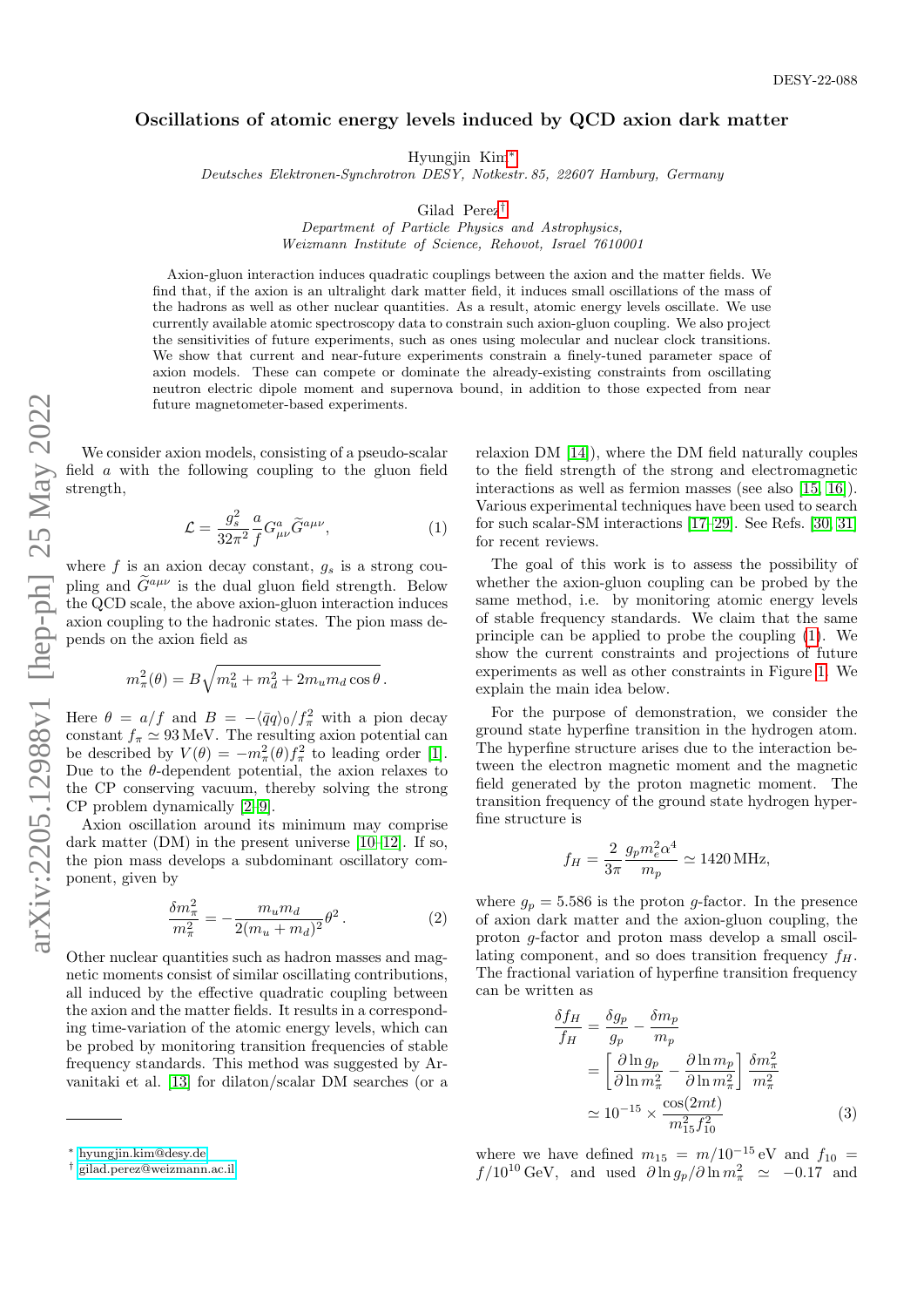

<span id="page-1-0"></span>FIG. 1. Constraints and future projections on the axiongluon coupling are summarized as follows: Rb/Cs clock comparison (blue) [\[19\]](#page-4-10), H/Si comparison (red) [\[24\]](#page-5-3), Iodine molecular spectroscopy (brown) [\[28\]](#page-5-4), GEO 600 gravitational wave detector (orange) [\[22\]](#page-4-11),  $^{229}$ Th nuclear isomer transition (red dashed) [\[13,](#page-4-5) [32\]](#page-5-5), and strontium monohydroxide (green dashed) [\[33\]](#page-5-6). The gray dotted line is  $f = M_{\text{pl}}$ . The diagonal grey line is allowed parameter space for the QCD axion,  $m^2 f^2 \sim m_{\pi}^2 f_{\pi}^2$ . Other bounds, such as oscillating neutron EDM (purple) [\[34\]](#page-5-7), supernova 1987A [\[35\]](#page-5-8) (light cyan), co-magnetometer and NASDUCK [\[36,](#page-5-9) [37\]](#page-5-10) (gray), and axion superradiance [\[38\]](#page-5-11) (cyan), are also included for the comparison. Projections of axion-nucleon interaction searches, such as CASPEr-electric (blue dashed) [\[39\]](#page-5-12) and NASDUCK (gray dashed) [\[37\]](#page-5-10), are also included. Spectroscopy bounds above the green solid line must be taken carefully as the axion could develop a static profile around the earth [\[40\]](#page-5-13). If such a static profile exists, it affects the propagation of DM axion, but this parameter space is already excluded by static neutron EDM experiments. See the main text for details.

 $\partial \ln m_p / \partial \ln m_\pi^2 \simeq 0.06$ . For now, we take m and f as independent parameters to investigate the reach of spectroscopy experiments for axion-gluon coupling search. Axion DM background does not change fine structure constant and electron mass to the leading order, so the variation of those quantities is ignored. The dependence of  $g_p$  and  $m_p$  on the pion mass is computed by using chiral perturbation theory at the chiral order  $\mathcal{O}(p^3)$  and compared with lattice computations. See Appendix [A](#page-3-0) for details. We have used  $\theta^2(t) = (\rho_{\text{DM}}/m^2 f^2)[1 + \cos(2mt)]$ with  $\rho_{\rm DM} \simeq 0.4 \,\rm{GeV/cm^3}$ . A constant offset is ignored as it is unobservable. Equation [\(3\)](#page-0-3) suggests that the axiongluon coupling strength might be probed by looking for a harmonic signal in  $\delta f_H/f_H$  at the frequency  $\omega = 2m$ .

The above discussion is more than an academic exercise. A recent experiment performed by Kennedy et al [\[24\]](#page-5-3) monitored hydrogen maser frequency  $(f_H)$  together with silicon optical cavity resonance frequency  $(f_{\text{Si}})$  to probe scalar DM interactions to electromagnetic field strength and electron mass. Since the silicon optical cavity resonance frequency has a rather weak dependence on proton mass, the fractional variation of frequencies is dominated by that of hydrogen maser,

$$
\frac{\delta(f_H/f_{\rm Si})}{(f_H/f_{\rm Si})} \simeq \frac{\delta f_H}{f_H}.
$$

Claimed short-term stability of transition frequency is  $\sim 3 \times 10^{-13} / \sqrt{\text{Hz}}$ . Using Eq. [\(3\)](#page-0-3) and 33 days of experimental results obtained in Ref. [\[24\]](#page-5-3), we place a constraint on axion-gluon coupling, shown as a red line in Figure [1.](#page-1-0)

Hydrogen maser is one example of many frequency standards based on hyperfine structure. An earlier attempt to probe scalar DM based on hyperfine transitions was made by Hees et al [\[19\]](#page-4-10), where they used measurement of rubidium  $(^{87}Rb)$  and cesium  $(^{133}Cs)$  hyperfine transitions. For the hyperfine structure of heavier atoms, the parametric dependence of transition frequency is similar,

$$
f \propto g m_e^2 \alpha^4 / m_p,
$$

but the g-factor is replaced by that of the nucleus. The nuclear g-factor can be written as a function of nucleon g-factor and the spin expectation value of valence and core nucleons. Using the result of Ref. [\[41\]](#page-5-14) together with the nucleon g-factor computed in the chiral perturbation theory, we find

$$
\frac{\partial \ln g}{\partial \ln m_{\pi}^2} = \begin{cases} -0.024 & {}^{87}\text{Rb}, \\ +0.011 & {}^{133}\text{Cs}, \end{cases}
$$
(4)

See Appendix [A](#page-3-0) for details. The fractional frequency variation is therefore

$$
\frac{\delta(f_A/f_B)}{(f_A/f_B)} \simeq -0.04 \frac{\delta m_\pi^2}{m_\pi^2} \simeq -10^{-16} \frac{\cos(2mt)}{m_{15}^2 f_{10}^2} \tag{5}
$$

where  $A = {}^{87}Rb$  and  $B = {}^{133}Cs$ . Using the experimental result of Rb/Cs fountain clock [\[19\]](#page-4-10), we obtain a constraint on axion-gluon coupling constant, which is shown as blue line in Figure [1.](#page-1-0) It is similar to the constraint from the H/Si comparison test, but Rb/Cs constraint extends to a much lower mass range due to its long experimental time scale.

We have only considered hyperfine transitions so far. In principle, any stable frequency standards can be used for axion DM search as long as the transition frequency depends on g-factor and/or nucleon mass. Another example is a vibrational molecular excitation. Since the vibrational energy level depends on  $f_{\text{vib}} \propto m_p^{-1/2}$ , we find

$$
\frac{\delta f_{\rm vib}}{f_{\rm vib}} = -\frac{1}{2} \frac{\delta m_p}{m_p} \simeq -10^{-16} \times \frac{\cos(2mt)}{m_{15}^2 f_{10}^2}.
$$
 (6)

A recent experiment performed by Oswald et al [\[28\]](#page-5-4) used molecular transitions in molecular iodine  $(I_2)$  to probe the variation of fundamental constants. We use their result to place a constraint on axion-gluon coupling, which is shown as brown in the summary figure. The constraint is relevant for the relatively high mass end of the shown parameter space.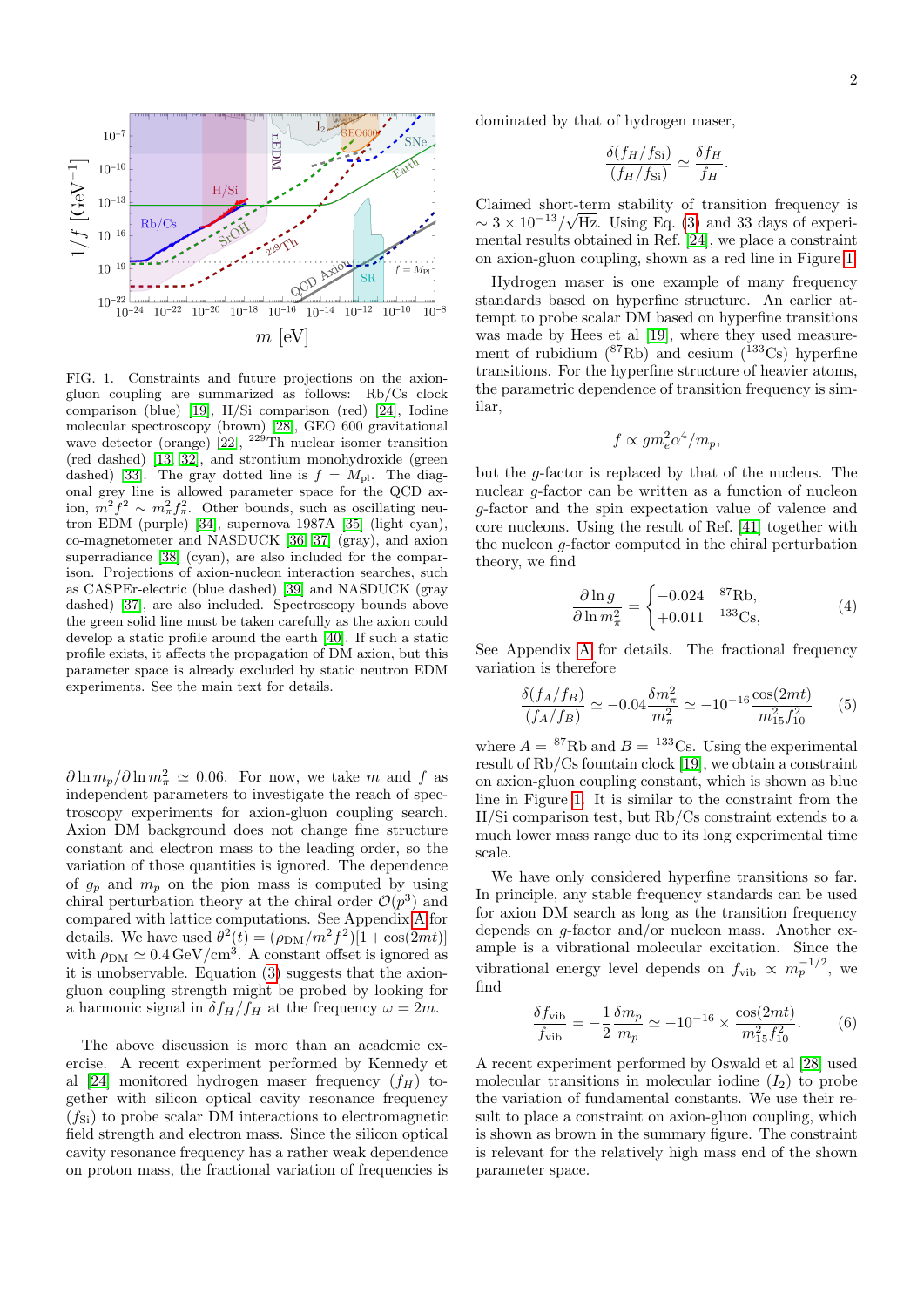Better sensitivity to the variation of nucleon mass can be achieved by considering nearly degenerate vibrational energy levels in polyatomic molecules. It was shown in Ref. [\[33\]](#page-5-6) that a transition between nearly degenerate rovibrational energy levels in strontium monohydroxide (SrOH) could yield  $\delta f/f = K \delta m_p / m_p$  with  $K \sim \mathcal{O}(10^2)$ . The projected sensitivity from SrOH is presented as a green dashed line in Figure [1.](#page-1-0)

As a final example, we consider a nuclear transition. Refs. [\[42,](#page-5-15) [43\]](#page-5-16) suggested that an excitation in Thorium could be used as a frequency standard with extraordinary accuracy due to its anomalously low excitation energy and long lifetime. The latest measurement of such nuclear clock transition frequency is  $\omega = 8.3 \,\text{eV}$  [\[44\]](#page-5-17). This low-lying excitation is due to the cancellation of binding energy from strong and electromagnetic interaction. It suggests that even a small variation either in nuclear binding energy or electromagnetic binding energy will result in rather a large variation in transition frequency. The variation of transition frequency as a function of hadron mass is estimated in Refs. [\[45,](#page-5-18) [46\]](#page-5-19). Using their result, one finds

$$
\frac{\delta f_{\rm Th}}{f_{\rm Th}} \simeq (2 \times 10^5) \frac{\delta m_\pi^2}{m_\pi^2}.\tag{7}
$$

This large sensitivity coefficient is due to the cancellation between nuclear and electromagnetic binding energy. Assuming that noise is dominated by quantum projection noise of nuclear clock and that  $t_{\text{int}} = 10^6 \text{ sec of an integra}$ tion time [\[32\]](#page-5-5), we obtain the reach of nuclear clock transition for axion-gluon coupling in Figure [1](#page-1-0) (red dashed).

Let us now discuss limitations of the analysis as well as other existing constraints for axion-gluon coupling in a similar mass range.

We assume that the axion comprises entire DM and that its field value on the surface of the earth is given by that its field value on the surface of the earth is given by<br>the local DM density, i.e.  $\theta(t) = (\sqrt{2\rho_{\text{DM}}}/mf) \cos(mt)$ . The gravitational potential of the sun might modify the field value on the surface of the earth but such effect is generally an order of  $(v_{\rm esc}/v_{\rm dm})^2 \sim 10^{-2}$  so that it can be ignored at the level of precision of the current analysis [\[47\]](#page-5-20).

A more concerning effect is the finite density effect due to the sun or the earth. As is already shown in Figure [1,](#page-1-0) current constraints and future projections are above the QCD axion line. This range of parameter space is finetuned parameter space for minimal QCD axion models. For this parameter space, it was shown by Hook and Huang [\[40\]](#page-5-13) that the axion potential inside the sun or the earth could have a minimum at  $\theta \neq 0$ , developing static axion profile  $\theta_s(r) \propto e^{-m_a r}/r$  (see also [\[48](#page-5-21)[–50\]](#page-5-22)). The green line in the figure corresponds to the parameter space where the earth sources the static axion profile. Such profile acts as an attractive potential for dark matter axion field, and hence the field value on the surface of the earth could be enhanced compared to its local value. While we acknowledge that this effect is likely to happen for a large part of the parameter space shown in the figure, we do not include this effect in our analysis since such

parameter space is already constrained by experimental limits on neutron electric dipole moment.

We have argued that spectroscopy searches can constrain or probe the parameter space well above the QCD axion line, i.e. fine-tuned parameter space. It is worth noting that such parameter space can be achieved in alternative QCD axion models in a natural way. Using a large discrete symmetry and N-copy of the standard model, it was shown that the parameter space above the QCD axion line can be obtained in a technically natural way [\[51–](#page-5-23)[53\]](#page-5-24).

Other atomic spectroscopic and interferometric experiments can also be used for searches of axion-gluon interaction. Examples include frequency comparison between mechanical oscillators [\[25\]](#page-5-25), unequal arm-length interferometry [\[23\]](#page-5-26), and interferometric gravitational wave detectors [\[22,](#page-4-11) [26\]](#page-5-27). All of these experiments depend on the change of nucleon masses to some degree through the frequency of mechanical oscillator, the refractive index of fiber that is used in the interferometer, and the differential acceleration of test masses. As an example, we show the constraint from GEO 600 gravitational wave detector (orange) in the figure.

We do not consider frequency standards based on the electronic transition in this work. This is because electronic transition frequencies scale as  $f \propto M\alpha^{\xi}$  with the reduced mass  $M = m_e M_N / (m_e + M_N)$  so that the effect of axion DM in electronic transition is always suppressed by  $\propto m_e/M_N$  with nucleus mass  $M_N$ . It would still be interesting as a future direction to investigate the reach of optical atomic clocks for axion-gluon coupling search since uncertainties in optical clocks are much smaller than in clocks based on hyperfine structures.

We compare spectroscopic experiments with other axion searches for axion-nucleon interactions. The axiongluon coupling [\(1\)](#page-0-2) inevitably induces nucleon electric dipole moment (EDM),  $d_n \approx 2.4 \times 10^{-16} \bar{\theta} e \cdot \text{cm}$  [\[54\]](#page-5-28). The axion DM background leads to oscillating neutron EDM. By measuring spin precession frequencies of neutron and mercury, Abel et al placed a strong constraint on axion-neutron coupling below  $m \lesssim 10^{-17}$  eV [\[34\]](#page-5-7), which is shown as the purple region in the figure. A similar constraint was obtained from the EDM measurement of  $Hff^+$  [\[55\]](#page-5-29).

Magnetometers provide another way to measure axionnucleon coupling. The same axion-gluon coupling [\(1\)](#page-0-2) induces axial vector coupling of axion to nucleon,  $\mathcal{L} \supset$  $C_{\psi}(\partial_{\mu}a/2f)\bar{\psi}\gamma^{\mu}\gamma_5\psi$  with  $C_p = -0.47$  and  $C_n = 0.02$  [\[56\]](#page-5-30). In the nonrelativistic limit, the way that the gradient of axion couples to nucleon is similar to the way that magnetic field couples to nucleon spin. Using magnetometers, Bloch et al placed constraints on axion-neutron axial-vector coupling for a wide range of axion mass,  $10^{-24}$  eV  $\leq m \leq 10^{-13}$  eV [\[36,](#page-5-9) [37\]](#page-5-10). The constraint on  $f$  (gray shaded) is similar to the one from Iodine molecular spectroscopy, while future projection (gray dashed) could dominate the supernova bound. In addition, axionnucleon coupling can be searched with nuclear magnetic resonance (NMR) [\[57,](#page-5-31) [58\]](#page-5-32). Current constraint using NMR technique is  $\dot{f} \gtrsim$  GeV at  $m \simeq 10^{-7}$  eV [\[39\]](#page-5-12), while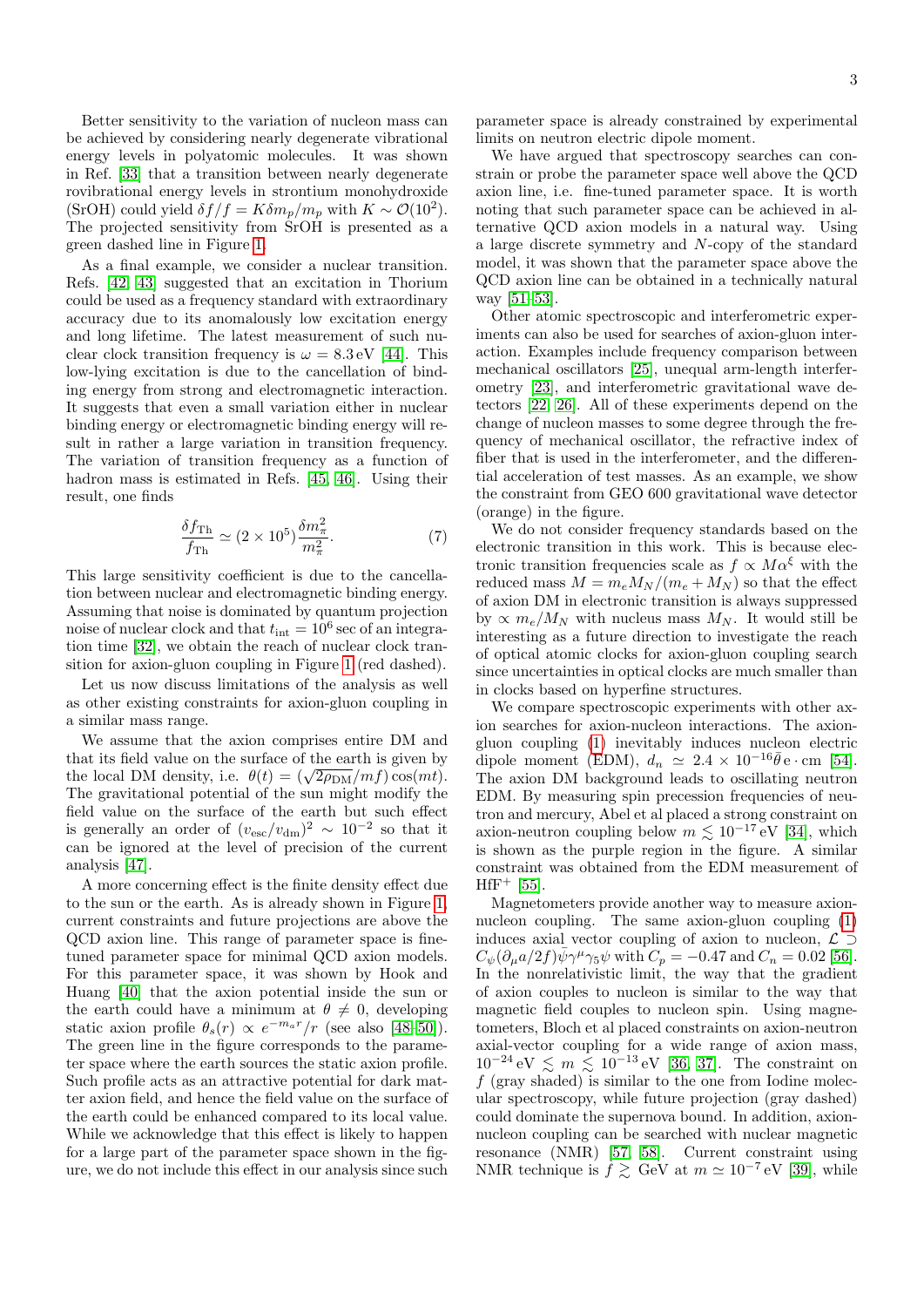future projection with a much larger sample size (dark blue dashed) might reach to the QCD axion parameter space.

It is interesting to compare the reach of spectroscopic experiments with astrophysical and cosmological constraints. Axion-nucleon couplings provide an additional energy-loss channel for stellar objects. Considering the observation of neutrino flux from supernova SN1987A, the axion-nucleon coupling is constrained as  $f \geq 4 \times 10^8$  GeV [\[35\]](#page-5-8) (see also alternative claim by Bar et al [\[59\]](#page-6-0)). Neutron star provides additional constraints on axion-nucleon coupling [\[60](#page-6-1)[–66\]](#page-6-2). A recent study on the cooling of old neutron stars provides  $f \geq 3 \times 10^8$  GeV [\[66\]](#page-6-2), which is comparable to the supernova bound.

Another interesting bound, which is not shown in Figure [1,](#page-1-0) is the constraint from big bang nucleosynthesis (BBN) [\[67\]](#page-6-3). Blum et al took the cosmic dark matter density in the present universe, extrapolated the field value to the value at the time of BBN assuming the standard cosmological evolution of axion,  $\theta(t_{\text{BBN}}) \simeq$  $\theta(t_0)$  min $[(a_0/a_{\text{BBN}})^{3/2}, (a_0/a_m)^{3/2}]$  with  $a_m$  being scale factor at  $3H = m$ , and computed the modification of the helium 4 mass fraction due to the neutron/proton mass difference arising from axion field [\[67\]](#page-6-3). This bound constrains a large part of parameter space for the mass range shown in the figure. The BBN bound might be avoided if, for some reason, the extrapolation fails and  $\theta(t_{\text{BBN}}) \lesssim 1$ . The deviation of proton-neutron mass difference from its standard value becomes quickly negligible for moderately small  $\theta$  [\[68\]](#page-6-4).

In summary, we have shown that the axion-gluon coupling induces an oscillation in nuclear quantities in the presence of axion dark matter and that it can be probed by atomic and molecular spectroscopy as well as interferometry experiments. Similarly to dilaton-like DM [\[13\]](#page-4-5) or relaxion DM [\[14,](#page-4-6) [32\]](#page-5-5), atomic energy levels oscillate due to the axion DM background, leaving harmonic signals in the transition frequencies of stable frequency standards. By using existing experimental searches for scalar DM-SM interactions, we are able to place constraints on the axion-gluon interaction. Current constraints are generally weaker than existing constraints such as oscillating neutron EDM, but some of them already compete with astrophysical bounds e.g. SN1987A constraint. Future experiments based on nuclear clock transition or molecular vibrational excitation are expected to probe directly and model-independently axion model in a region of parameter space that is currently unexplored.

Note added While this work has been finalized, a related work [\[69\]](#page-6-5) appeared on arXiv, where the authors investigated the implications of the cosmological variation of  $\bar{\theta}$ .

## ACKNOWLEDGMENTS

We would like to thank Abhishek Banerjee, Fady Bishara, Joshua Eby, Zhen Liu, Oleksii Matsedonskyi,

Ethan Neil, Pablo Quilez, and Seokhoon Yun for useful discussions. We also thank Anson Hook for useful comments on the manuscript. The work of HK was supported by the Deutsche Forschungsgemeinschaft under Germany's Excellence Strategy - EXC 2121 Quantum Universe - 390833306 and by the Munich Institute for Astro- and Particle Physics (MIAPP) which is funded by the Deutsche Forschungsgemeinschaft under Germany's Excellence Strategy – EXC-2094 – 390783311. The work of GP is supported by grants from BSF-NSF, Friedrich Wilhelm Bessel research award, GIF, ISF, Minerva, SABRA - Yeda-Sela - WRC Program, the Estate of Emile Mimran, and the Maurice and Vivienne Wohl Endowment.

## <span id="page-3-0"></span>Appendix A:  $\theta$ -dependence of nuclear quantities

We detail the  $\theta$ -dependence of nuclear quantities.

The nucleon mass at the one-loop or chiral order  $\mathcal{O}(p^3)$ is [\[70](#page-6-6)[–72\]](#page-6-7)

$$
m_N(\theta) = m_0 - 4c_1 m_\pi^2(\theta) - \frac{3g_A^2 m_\pi^3(\theta)}{32\pi f_\pi^2}
$$
 (A1)

where  $m_0$  is the nucleon mass in the chiral limit,  $g_A$  = 1.27 is the axial-vector coupling, and  $c_1 = -1.1 \,\text{GeV}^$ is a low energy constant [\[73\]](#page-6-8). Therefore, we find

<span id="page-3-1"></span>
$$
\frac{\partial \ln m_N}{\partial \ln m_\pi^2} \simeq 0.06,\tag{A2}
$$

where we have used  $f_{\pi}$  = 93 MeV, and  $m_N$  = 939 MeV. Alternatively, we can write  $\partial \ln m_N / \partial \ln m_\pi^2 =$  $(\sigma_{\pi N}/m_N)$ . Current lattice computations predict  $30 \,\text{MeV} \lesssim \sigma_{\pi N} \lesssim 70 \,\text{MeV}$  (see review [\[74\]](#page-6-9)), which translates into  $0.03 \leq \partial \ln m_N / \partial \ln m_\pi \leq 0.08$ . We use Eq. [\(A2\)](#page-3-1) for the analysis in the main text.

The nucleon g-factor can also be computed from chiral Lagrangian. At the chiral order  $\mathcal{O}(p^3)$ , one finds [\[72\]](#page-6-7)

$$
g_p(\theta) = g_p^{(0)} - \frac{g_A^2 m_N m_\pi(\theta)}{4\pi f_\pi^2},
$$
 (A3)

$$
g_n(\theta) = g_n^{(0)} + \frac{g_A^2 m_N m_\pi(\theta)}{4\pi f_\pi^2}.
$$
 (A4)

Therefore, we find

<span id="page-3-2"></span>
$$
\frac{\partial \ln g_p}{\partial \ln m_\pi^2} = -\frac{1}{g_p} \frac{g_A^2 m_N m_\pi}{8\pi f_\pi^2} \simeq -0.17 \tag{A5}
$$

$$
\frac{\partial \ln g_n}{\partial \ln m_\pi^2} = +\frac{1}{g_n} \frac{g_A^2 m_N m_\pi}{8\pi f_\pi^2} \simeq -0.25 \tag{A6}
$$

where we have used  $g_n = -3.826$  and  $g_p = 5.586$ . The actual value might be smaller than the above values. One might extract isovector magnetic moment from form factors computed by lattice simulation [\[75\]](#page-6-10), and the resulting dependence of g-factor on pion mass from such result is a factor two or three smaller than Eqs.  $(A5)$ – $(A6)$ . For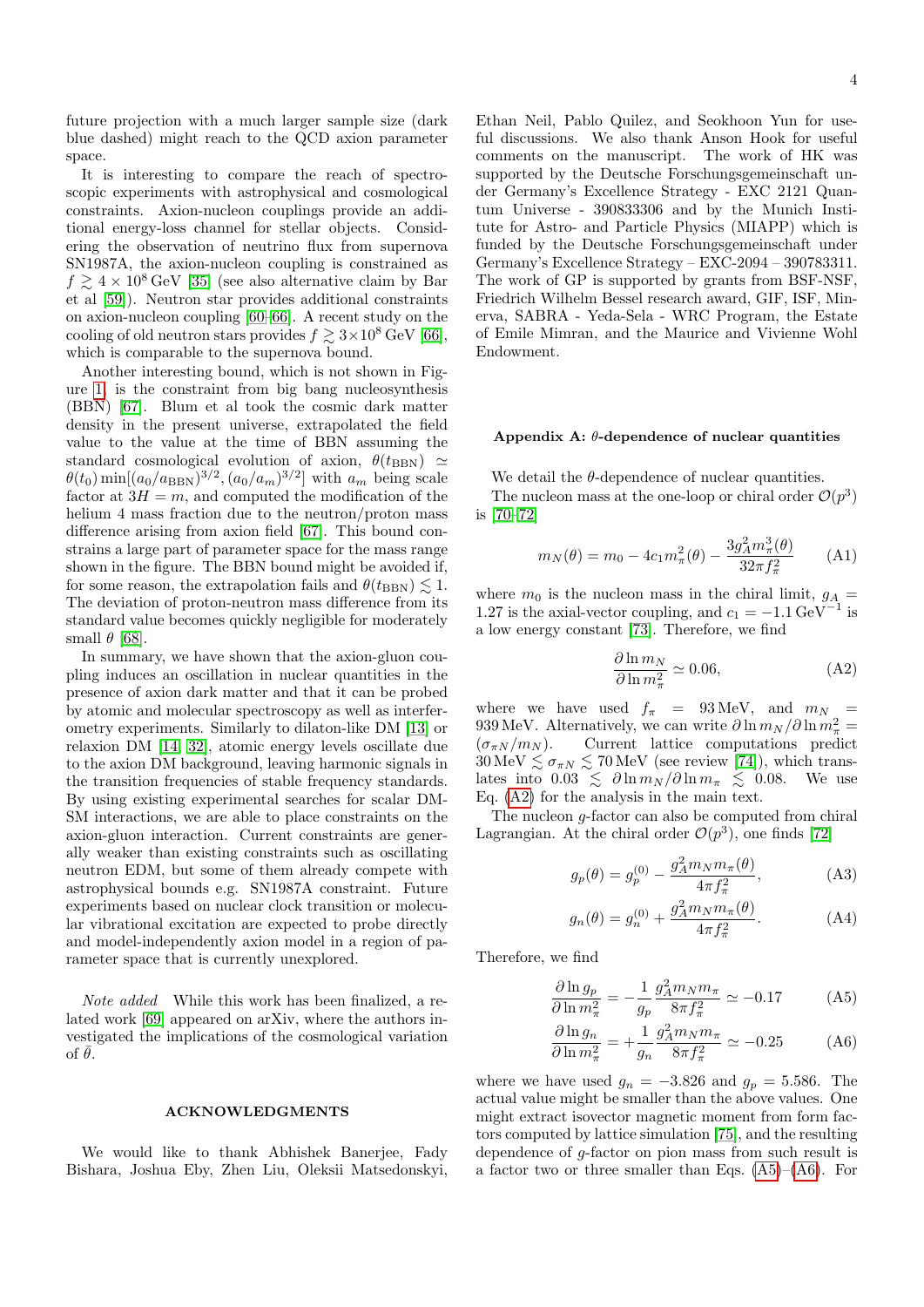the purpose of order of magnitude estimation, we use Eqs.  $(A5)–(A6)$  $(A5)–(A6)$  $(A5)–(A6)$ .

The nuclear g-factor can be written as a function of nucleon g-factor as well as spin expectation value of valence and core nucleons. Following Ref. [\[41\]](#page-5-14), one finds

$$
\frac{\delta g}{g} = \left[ K_n \frac{\partial \ln g_n}{\partial \ln m_\pi^2} + K_p \frac{\partial \ln g_p}{\partial \ln m_\pi^2} - 0.17 K_b \right] \frac{\delta m_\pi^2}{m_\pi^2}
$$

With values of  $K_{n,p,b}$  given in [\[41\]](#page-5-14), we find  $\delta g/g =$  $-0.02(\delta m_\pi^2/m_\pi^2)$  for  $87\,\text{Rb}$  and  $\delta g/g = 0.01(\delta m_\pi^2/m_\pi^2)$  for <sup>133</sup>Cs.

## estimated in Refs. [\[45,](#page-5-18) [46\]](#page-5-19).

$$
\frac{\delta f_{\text{Th}}}{f_{\text{Th}}} \approx 1.3 \times 10^5 \left( -12 \frac{\delta m_N}{m_N} + 10 \frac{\delta m_\Delta}{m_\Delta} + 6 \frac{\delta m_\pi}{m_\pi} - 43 \frac{\delta m_V}{m_V} \right) \approx 2 \times 10^5 \frac{\delta m_\pi^2}{m_\pi^2}, \tag{A7}
$$

where  $m_{\Delta}$  and  $m_V$  are the masses of  $\Delta$ -baryon and vector meson. Among contributions from different mesons and hadrons, the pion contribution dominates all. It is straightforward to check that

$$
\frac{\delta m_N}{m_N} \simeq 0.13 \frac{\delta m_\pi}{m_\pi} \tag{A8}
$$

$$
\frac{\delta m_{\Delta}}{m_{\Delta}} \simeq 0.03 \frac{\delta m_{\pi}}{m_{\pi}} \tag{A9}
$$

$$
\frac{\delta m_V}{m_V} \simeq 0.04 \frac{\delta m_\pi}{m_\pi} \tag{A10}
$$

where the variance of  $\Delta$  baryon can be obtained directly from Eq. (62) in [\[76\]](#page-6-11) or from  $\sigma_{\pi\Delta} = m_{\pi}^2 \partial m_{\Delta}/\partial m_{\pi}^2$ 20.6 MeV. The variation of vector meson mass is obtained in [\[45,](#page-5-18) [77\]](#page-6-12).

The variation of nuclear clock transition in <sup>299</sup>Th is

- <span id="page-4-0"></span>[1] P. Di Vecchia and G. Veneziano, Chiral Dynamics in the Large n Limit, [Nucl. Phys. B](https://doi.org/10.1016/0550-3213(80)90370-3) 171, 253 (1980). [2] R. D. Peccei and H. R. Quinn, CP Conservation in the
- <span id="page-4-1"></span>Presence of Instantons, [Phys. Rev. Lett.](https://doi.org/10.1103/PhysRevLett.38.1440) 38, 1440 (1977).
- [3] R. D. Peccei and H. R. Quinn, Constraints Imposed by CP Conservation in the Presence of Instantons, [Phys.](https://doi.org/10.1103/PhysRevD.16.1791) Rev. D 16[, 1791 \(1977\).](https://doi.org/10.1103/PhysRevD.16.1791)
- [4] S. Weinberg, A New Light Boson?, [Phys. Rev. Lett.](https://doi.org/10.1103/PhysRevLett.40.223) 40, [223 \(1978\).](https://doi.org/10.1103/PhysRevLett.40.223)
- [5] F. Wilczek, Problem of Strong P and T Invariance in the Presence of Instantons, [Phys. Rev. Lett.](https://doi.org/10.1103/PhysRevLett.40.279) 40, 279 (1978).
- [6] J. E. Kim, Weak Interaction Singlet and Strong CP Invariance, [Phys. Rev. Lett.](https://doi.org/10.1103/PhysRevLett.43.103) 43, 103 (1979).
- [7] M. A. Shifman, A. I. Vainshtein, and V. I. Zakharov, Can Confinement Ensure Natural CP Invariance of Strong Interactions?, [Nucl. Phys. B](https://doi.org/10.1016/0550-3213(80)90209-6) 166, 493 (1980).
- [8] A. R. Zhitnitsky, On Possible Suppression of the Axion Hadron Interactions. (In Russian), Sov. J. Nucl. Phys. 31, 260 (1980).
- <span id="page-4-2"></span>[9] M. Dine, W. Fischler, and M. Srednicki, A Simple Solution to the Strong CP Problem with a Harmless Axion, [Phys. Lett. B](https://doi.org/10.1016/0370-2693(81)90590-6) 104, 199 (1981).
- <span id="page-4-3"></span>[10] J. Preskill, M. B. Wise, and F. Wilczek, Cosmology of the Invisible Axion, [Phys. Lett. B](https://doi.org/10.1016/0370-2693(83)90637-8) 120, 127 (1983).
- [11] L. F. Abbott and P. Sikivie, A Cosmological Bound on the Invisible Axion, [Phys. Lett. B](https://doi.org/10.1016/0370-2693(83)90638-X)  $120$ ,  $133$   $(1983)$ .
- <span id="page-4-4"></span>[12] M. Dine and W. Fischler, The Not So Harmless Axion, [Phys. Lett. B](https://doi.org/10.1016/0370-2693(83)90639-1) 120, 137 (1983).
- <span id="page-4-5"></span>[13] A. Arvanitaki, J. Huang, and K. Van Tilburg, Searching for dilaton dark matter with atomic clocks, [Phys. Rev. D](https://doi.org/10.1103/PhysRevD.91.015015) 91[, 015015 \(2015\),](https://doi.org/10.1103/PhysRevD.91.015015) [arXiv:1405.2925 \[hep-ph\].](https://arxiv.org/abs/1405.2925)
- <span id="page-4-6"></span>[14] A. Banerjee, H. Kim, and G. Perez, Coherent relaxion dark matter, Phys. Rev. D 100[, 115026 \(2019\),](https://doi.org/10.1103/PhysRevD.100.115026) [arXiv:1810.01889 \[hep-ph\].](https://arxiv.org/abs/1810.01889)
- <span id="page-4-7"></span>[15] P. W. Graham, D. E. Kaplan, J. Mardon, S. Rajendran, and W. A. Terrano, Dark Matter Direct Detection with Accelerometers, Phys. Rev. D 93[, 075029 \(2016\),](https://doi.org/10.1103/PhysRevD.93.075029) [arXiv:1512.06165 \[hep-ph\].](https://arxiv.org/abs/1512.06165)
- <span id="page-4-8"></span>[16] Y. V. Stadnik and V. V. Flambaum, Searching for dark matter and variation of fundamental constants with laser and maser interferometry, [Phys. Rev. Lett.](https://doi.org/10.1103/PhysRevLett.114.161301) 114, 161301 [\(2015\),](https://doi.org/10.1103/PhysRevLett.114.161301) [arXiv:1412.7801 \[hep-ph\].](https://arxiv.org/abs/1412.7801)
- <span id="page-4-9"></span>[17] K. Van Tilburg, N. Leefer, L. Bougas, and D. Budker, Search for ultralight scalar dark matter with atomic spectroscopy, [Phys. Rev. Lett.](https://doi.org/10.1103/PhysRevLett.115.011802) 115, 011802 (2015), [arXiv:1503.06886 \[physics.atom-ph\].](https://arxiv.org/abs/1503.06886)
- [18] A. Branca et al., Search for an Ultralight Scalar Dark Matter Candidate with the AURIGA Detector, [Phys.](https://doi.org/10.1103/PhysRevLett.118.021302) Rev. Lett. 118[, 021302 \(2017\),](https://doi.org/10.1103/PhysRevLett.118.021302) [arXiv:1607.07327 \[hep](https://arxiv.org/abs/1607.07327)[ex\].](https://arxiv.org/abs/1607.07327)
- <span id="page-4-10"></span>[19] A. Hees, J. Guéna, M. Abgrall, S. Bize, and P. Wolf, Searching for an oscillating massive scalar field as a dark matter candidate using atomic hyperfine frequency comparisons, [Phys. Rev. Lett.](https://doi.org/10.1103/PhysRevLett.117.061301) 117, 061301 (2016), [arXiv:1604.08514 \[gr-qc\].](https://arxiv.org/abs/1604.08514)
- [20] S. Aharony, N. Akerman, R. Ozeri, G. Perez, I. Savoray, and R. Shaniv, Constraining Rapidly Oscillating Scalar Dark Matter Using Dynamic Decoupling, [Phys. Rev. D](https://doi.org/10.1103/PhysRevD.103.075017) 103[, 075017 \(2021\),](https://doi.org/10.1103/PhysRevD.103.075017) [arXiv:1902.02788 \[hep-ph\].](https://arxiv.org/abs/1902.02788)
- [21] D. Antypas, O. Tretiak, A. Garcon, R. Ozeri, G. Perez, and D. Budker, Scalar dark matter in the radiofrequency band: atomic-spectroscopy search results, [Phys. Rev. Lett.](https://doi.org/10.1103/PhysRevLett.123.141102) 123, 141102 (2019), [arXiv:1905.02968](https://arxiv.org/abs/1905.02968) [\[physics.atom-ph\].](https://arxiv.org/abs/1905.02968)
- <span id="page-4-11"></span>[22] H. Grote and Y. V. Stadnik, Novel signatures of dark matter in laser-interferometric gravitational-wave detectors, [Phys. Rev. Res.](https://doi.org/10.1103/PhysRevResearch.1.033187) 1, 033187 (2019), [arXiv:1906.06193](https://arxiv.org/abs/1906.06193) [\[astro-ph.IM\].](https://arxiv.org/abs/1906.06193)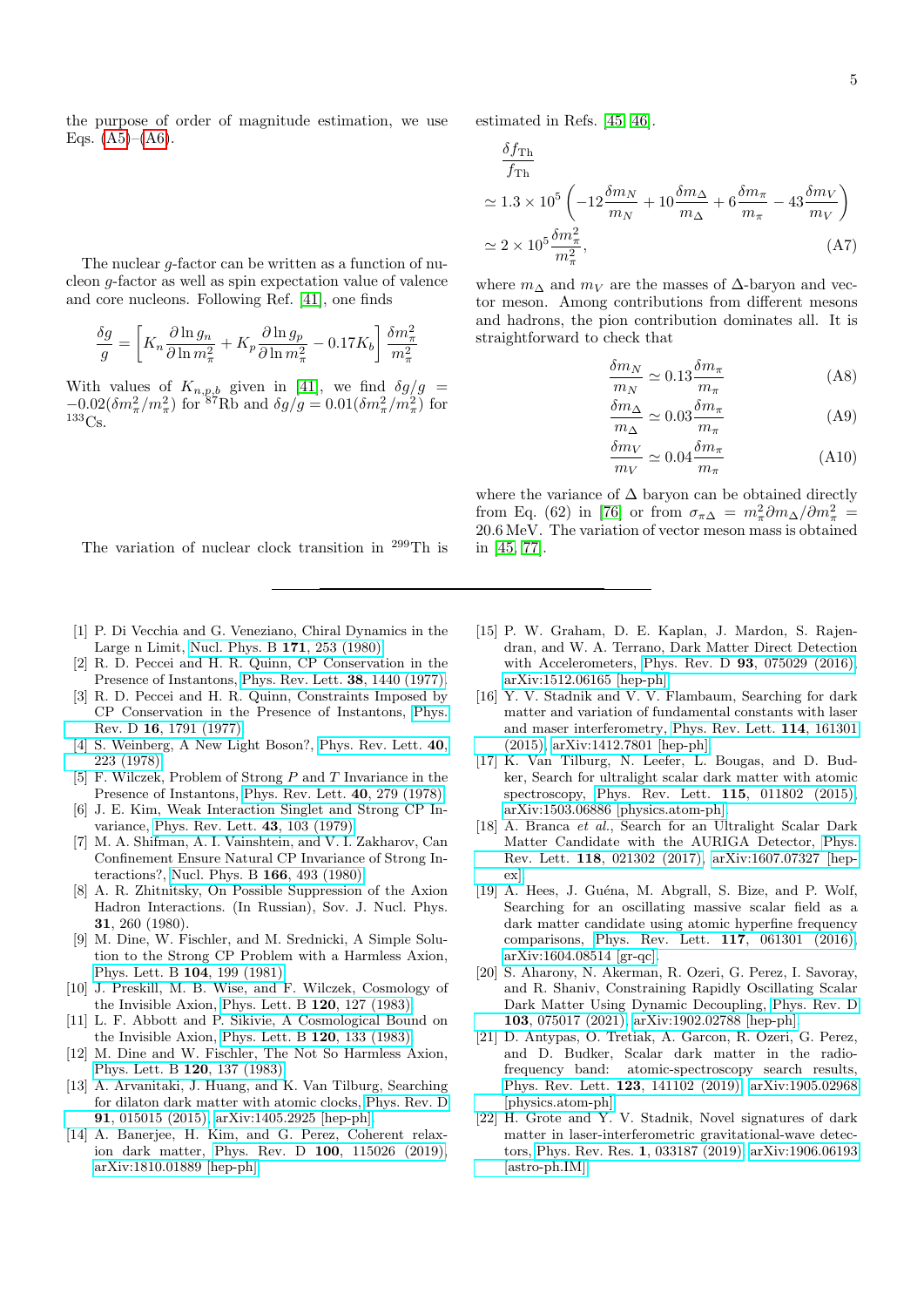- <span id="page-5-26"></span>[23] E. Savalle, A. Hees, F. Frank, E. Cantin, P.-E. Pottie, B. M. Roberts, L. Cros, B. T. Mcallister, and P. Wolf, Searching for Dark Matter with an Optical Cavity and an Unequal-Delay Interferometer, [Phys. Rev. Lett.](https://doi.org/10.1103/PhysRevLett.126.051301) 126, [051301 \(2021\),](https://doi.org/10.1103/PhysRevLett.126.051301) [arXiv:2006.07055 \[gr-qc\].](https://arxiv.org/abs/2006.07055)
- <span id="page-5-3"></span>[24] C. J. Kennedy, E. Oelker, J. M. Robinson, T. Bothwell, D. Kedar, W. R. Milner, G. E. Marti, A. Derevianko, and J. Ye, Precision Metrology Meets Cosmology: Improved Constraints on Ultralight Dark Matter from Atom-Cavity Frequency Comparisons, [Phys. Rev. Lett.](https://doi.org/10.1103/PhysRevLett.125.201302) 125, 201302 [\(2020\),](https://doi.org/10.1103/PhysRevLett.125.201302) [arXiv:2008.08773 \[physics.atom-ph\].](https://arxiv.org/abs/2008.08773)
- <span id="page-5-25"></span>[25] W. M. Campbell, B. T. McAllister, M. Goryachev, E. N. Ivanov, and M. E. Tobar, Searching for Scalar Dark Matter via Coupling to Fundamental Constants with Photonic, Atomic and Mechanical Oscillators, [Phys. Rev.](https://doi.org/10.1103/PhysRevLett.126.071301) Lett. 126[, 071301 \(2021\),](https://doi.org/10.1103/PhysRevLett.126.071301) [arXiv:2010.08107 \[hep-ex\].](https://arxiv.org/abs/2010.08107)
- <span id="page-5-27"></span>[26] S. M. Vermeulen et al., Direct limits for scalar field dark matter from a gravitational-wave detector [10.1038/s41586-021-04031-y](https://doi.org/10.1038/s41586-021-04031-y) (2021), [arXiv:2103.03783](https://arxiv.org/abs/2103.03783)  $\left[\text{gr-qc}\right]$ .
- [27] L. Aiello, J. W. Richardson, S. M. Vermeulen, H. Grote, C. Hogan, O. Kwon, and C. Stoughton, Constraints on Scalar Field Dark Matter from Colocated Michelson Interferometers, [Phys. Rev. Lett.](https://doi.org/10.1103/PhysRevLett.128.121101) 128, 121101 (2022), [arXiv:2108.04746 \[gr-qc\].](https://arxiv.org/abs/2108.04746)
- <span id="page-5-4"></span>[28] R. Oswald et al., Search for oscillations of fundamental constants using molecular spectroscopy, (2021), [arXiv:2111.06883 \[hep-ph\].](https://arxiv.org/abs/2111.06883)
- <span id="page-5-0"></span>[29] O. Tretiak, X. Zhang, N. L. Figueroa, D. Antypas, A. Brogna, A. Banerjee, G. Perez, and D. Budker, Improved bounds on ultralight scalar dark matter in the radio-frequency range, (2022), [arXiv:2201.02042 \[hep](https://arxiv.org/abs/2201.02042)[ph\].](https://arxiv.org/abs/2201.02042)
- <span id="page-5-1"></span>[30] M. S. Safronova, D. Budker, D. DeMille, D. F. J. Kimball, A. Derevianko, and C. W. Clark, Search for New Physics with Atoms and Molecules, [Rev. Mod. Phys.](https://doi.org/10.1103/RevModPhys.90.025008) 90, 025008 [\(2018\),](https://doi.org/10.1103/RevModPhys.90.025008) [arXiv:1710.01833 \[physics.atom-ph\].](https://arxiv.org/abs/1710.01833)
- <span id="page-5-2"></span>[31] D. Antypas et al., New Horizons: Scalar and Vector Ultralight Dark Matter, (2022), [arXiv:2203.14915 \[hep-ex\].](https://arxiv.org/abs/2203.14915)
- <span id="page-5-5"></span>[32] A. Banerjee, H. Kim, O. Matsedonskyi, G. Perez, and M. S. Safronova, Probing the Relaxed Relaxion at the Luminosity and Precision Frontiers, [JHEP](https://doi.org/10.1007/JHEP07(2020)153) 07, 153, [arXiv:2004.02899 \[hep-ph\].](https://arxiv.org/abs/2004.02899)
- <span id="page-5-6"></span>[33] I. Kozyryev, Z. Lasner, and J. M. Doyle, Enhanced sensitivity to ultralight bosonic dark matter in the spectra of the linear radical SrOH, [Phys. Rev. A](https://doi.org/10.1103/PhysRevA.103.043313) 103, 043313 [\(2021\),](https://doi.org/10.1103/PhysRevA.103.043313) [arXiv:1805.08185 \[physics.atom-ph\].](https://arxiv.org/abs/1805.08185)
- <span id="page-5-7"></span>[34] C. Abel *et al.*, Search for Axionlike Dark Matter through Nuclear Spin Precession in Electric and Magnetic Fields, Phys. Rev. X 7[, 041034 \(2017\),](https://doi.org/10.1103/PhysRevX.7.041034) [arXiv:1708.06367 \[hep](https://arxiv.org/abs/1708.06367)[ph\].](https://arxiv.org/abs/1708.06367)
- <span id="page-5-8"></span>[35] G. G. Raffelt, Astrophysical axion bounds, [Lect. Notes](https://doi.org/10.1007/978-3-540-73518-2_3) Phys. 741[, 51 \(2008\),](https://doi.org/10.1007/978-3-540-73518-2_3) [arXiv:hep-ph/0611350.](https://arxiv.org/abs/hep-ph/0611350)
- <span id="page-5-9"></span>[36] I. M. Bloch, Y. Hochberg, E. Kuflik, and T. Volansky, Axion-like Relics: New Constraints from Old Comagnetometer Data, [JHEP](https://doi.org/10.1007/JHEP01(2020)167) 01, 167, [arXiv:1907.03767 \[hep-ph\].](https://arxiv.org/abs/1907.03767)
- <span id="page-5-10"></span>[37] I. M. Bloch, G. Ronen, R. Shaham, O. Katz, T. Volansky, and O. Katz (NASDUCK), New constraints on axion-like dark matter using a Floquet quantum detector, [Sci. Adv.](https://doi.org/10.1126/sciadv.abl8919) 8[, abl8919 \(2022\),](https://doi.org/10.1126/sciadv.abl8919) [arXiv:2105.04603 \[hep-ph\].](https://arxiv.org/abs/2105.04603)
- <span id="page-5-11"></span>[38] A. Arvanitaki, M. Baryakhtar, and X. Huang, Discovering the QCD Axion with Black Holes and Gravitational Waves, Phys. Rev. D 91[, 084011 \(2015\),](https://doi.org/10.1103/PhysRevD.91.084011) [arXiv:1411.2263](https://arxiv.org/abs/1411.2263) [\[hep-ph\].](https://arxiv.org/abs/1411.2263)
- <span id="page-5-12"></span>[39] D. Aybas et al., Search for Axionlike Dark Matter Us-

ing Solid-State Nuclear Magnetic Resonance, [Phys. Rev.](https://doi.org/10.1103/PhysRevLett.126.141802) Lett. 126[, 141802 \(2021\),](https://doi.org/10.1103/PhysRevLett.126.141802) [arXiv:2101.01241 \[hep-ex\].](https://arxiv.org/abs/2101.01241)

- <span id="page-5-13"></span>[40] A. Hook and J. Huang, Probing axions with neutron star inspirals and other stellar processes, [JHEP](https://doi.org/10.1007/JHEP06(2018)036) 06, 036, [arXiv:1708.08464 \[hep-ph\].](https://arxiv.org/abs/1708.08464)
- <span id="page-5-14"></span>[41] V. V. Flambaum and A. F. Tedesco, Dependence of nuclear magnetic moments on quark masses and limits on temporal variation of fundamental constants from atomic clock experiments, Phys. Rev. C 73[, 055501 \(2006\),](https://doi.org/10.1103/PhysRevC.73.055501) [arXiv:nucl-th/0601050.](https://arxiv.org/abs/nucl-th/0601050)
- <span id="page-5-15"></span>[42] C. J. Campbell, A. G. Radnaev, A. Kuzmich, V. A. Dzuba, V. V. Flambaum, and A. Derevianko, A Single-Ion Nuclear Clock for Metrology at the 19th Decimal Place, [Phys. Rev. Lett.](https://doi.org/10.1103/PhysRevLett.108.120802) 108, 120802 (2012), [arXiv:1110.2490 \[physics.atom-ph\].](https://arxiv.org/abs/1110.2490)
- <span id="page-5-16"></span>[43] E. Peik and C. Tamm, Nuclear laser spectroscopy of the 3.5 eV transition in Th-229, [EPL \(Europhysics Letters\)](https://doi.org/10.1209/epl/i2003-00210-x) 61[, 181 \(2003\).](https://doi.org/10.1209/epl/i2003-00210-x)
- <span id="page-5-17"></span>[44] B. Seiferle et al., Energy of the<sup>229</sup>Th nuclear clock transition, Nature 573[, 243 \(2019\),](https://doi.org/10.1038/s41586-019-1533-4) [arXiv:1905.06308 \[nucl-ex\].](https://arxiv.org/abs/1905.06308)
- <span id="page-5-18"></span>[45] V. V. Flambaum and R. B. Wiringa, Dependence of nuclear binding on hadronic mass variation, [Phys. Rev. C](https://doi.org/10.1103/PhysRevC.76.054002) 76[, 054002 \(2007\),](https://doi.org/10.1103/PhysRevC.76.054002) [arXiv:0709.0077 \[nucl-th\].](https://arxiv.org/abs/0709.0077)
- <span id="page-5-19"></span>[46] V. V. Flambaum and R. B. Wiringa, Enhanced effect of quark mass variation in Th-229 and limits from Oklo data, Phys. Rev. C 79[, 034302 \(2009\),](https://doi.org/10.1103/PhysRevC.79.034302) [arXiv:0807.4943](https://arxiv.org/abs/0807.4943) [\[nucl-th\].](https://arxiv.org/abs/0807.4943)
- <span id="page-5-20"></span>[47] H. Kim and A. Lenoci, Gravitational focusing of wave dark matter, Phys. Rev. D 105[, 063032 \(2022\),](https://doi.org/10.1103/PhysRevD.105.063032) [arXiv:2112.05718 \[hep-ph\].](https://arxiv.org/abs/2112.05718)
- <span id="page-5-21"></span>[48] R. Balkin, J. Serra, K. Springmann, and A. Weiler, The QCD axion at finite density, [JHEP](https://doi.org/10.1007/JHEP07(2020)221) 07, 221, [arXiv:2003.04903 \[hep-ph\].](https://arxiv.org/abs/2003.04903)
- [49] R. Budnik, H. Kim, O. Matsedonskyi, G. Perez, and Y. Soreq, Probing the relaxed relaxion and Higgs portal scenarios with XENON1T scintillation and ionization data, Phys. Rev. D 104[, 015012 \(2021\),](https://doi.org/10.1103/PhysRevD.104.015012) [arXiv:2006.14568](https://arxiv.org/abs/2006.14568) [\[hep-ph\].](https://arxiv.org/abs/2006.14568)
- <span id="page-5-22"></span>[50] R. Balkin, J. Serra, K. Springmann, S. Stelzl, and A. Weiler, Runaway Relaxion from Finite Density, (2021), [arXiv:2106.11320 \[hep-ph\].](https://arxiv.org/abs/2106.11320)
- <span id="page-5-23"></span>[51] A. Hook, Solving the Hierarchy Problem Discretely, [Phys.](https://doi.org/10.1103/PhysRevLett.120.261802) Rev. Lett. 120[, 261802 \(2018\),](https://doi.org/10.1103/PhysRevLett.120.261802) [arXiv:1802.10093 \[hep](https://arxiv.org/abs/1802.10093)[ph\].](https://arxiv.org/abs/1802.10093)
- [52] L. Di Luzio, B. Gavela, P. Quilez, and A. Ringwald, An even lighter QCD axion, [JHEP](https://doi.org/10.1007/JHEP05(2021)184) 05, 184, [arXiv:2102.00012](https://arxiv.org/abs/2102.00012) [\[hep-ph\].](https://arxiv.org/abs/2102.00012)
- <span id="page-5-24"></span>[53] L. Di Luzio, B. Gavela, P. Quilez, and A. Ringwald, Dark matter from an even lighter QCD axion: trapped misalignment, [JCAP](https://doi.org/10.1088/1475-7516/2021/10/001) 10, 001, [arXiv:2102.01082 \[hep-ph\].](https://arxiv.org/abs/2102.01082)
- <span id="page-5-28"></span>[54] M. Pospelov and A. Ritz, Theta vacua, QCD sum rules, and the neutron electric dipole moment, [Nucl. Phys. B](https://doi.org/10.1016/S0550-3213(99)00817-2) 573[, 177 \(2000\),](https://doi.org/10.1016/S0550-3213(99)00817-2) [arXiv:hep-ph/9908508.](https://arxiv.org/abs/hep-ph/9908508)
- <span id="page-5-29"></span>[55] T. S. Roussy et al., Experimental Constraint on Axionlike Particles over Seven Orders of Magnitude in Mass, [Phys.](https://doi.org/10.1103/PhysRevLett.126.171301) Rev. Lett. 126[, 171301 \(2021\),](https://doi.org/10.1103/PhysRevLett.126.171301) [arXiv:2006.15787 \[hep](https://arxiv.org/abs/2006.15787)[ph\].](https://arxiv.org/abs/2006.15787)
- <span id="page-5-30"></span>[56] G. Grilli di Cortona, E. Hardy, J. Pardo Vega, and G. Villadoro, The QCD axion, precisely, [JHEP](https://doi.org/10.1007/JHEP01(2016)034) 01, 034, [arXiv:1511.02867 \[hep-ph\].](https://arxiv.org/abs/1511.02867)
- <span id="page-5-31"></span>[57] P. W. Graham and S. Rajendran, New Observables for Direct Detection of Axion Dark Matter, [Phys. Rev. D](https://doi.org/10.1103/PhysRevD.88.035023) 88, [035023 \(2013\),](https://doi.org/10.1103/PhysRevD.88.035023) [arXiv:1306.6088 \[hep-ph\].](https://arxiv.org/abs/1306.6088)
- <span id="page-5-32"></span>[58] D. Budker, P. W. Graham, M. Ledbetter, S. Rajendran, and A. Sushkov, Proposal for a Cosmic Axion Spin Pre-